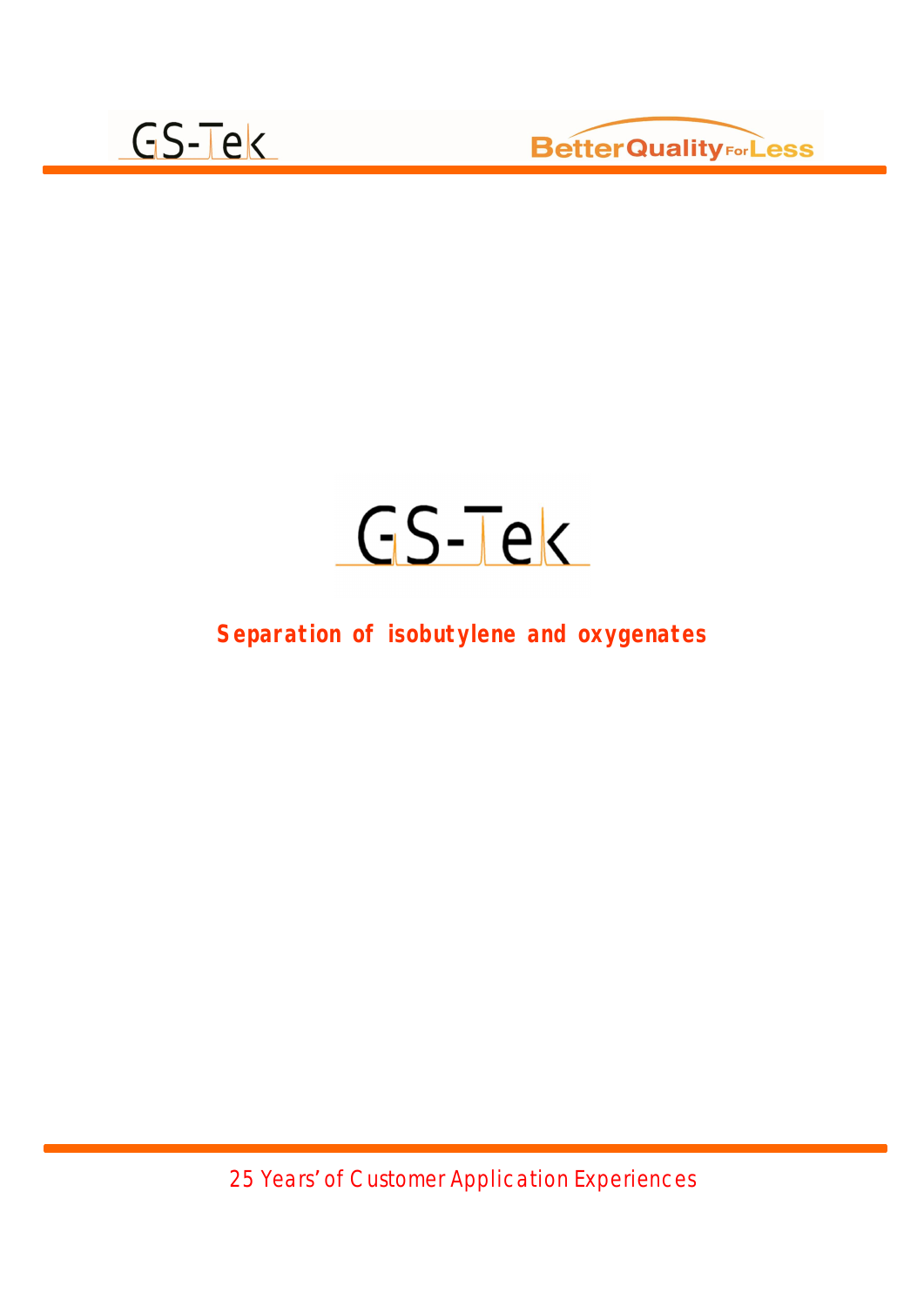

According to the customer's concern, refinery gas and oxygenates (alcohol, ether and ketone) are separated on 105m GsBP-624 column. The instrumentation condition in this analysis is recorded as follows,

GC: Agilent 7890 w/ FID

Column: GsBP-624

Dimensions: 105 meter  $x$  0.53 mm  $x$  3  $\mu$ m

Oven Program: 35 °C for 11.5 min 15 °C/min to 120 °C for 1min

Carrier Gas: Hydrogen @ 3.8 mL/min (Constant Flow)

Injection: Split flow 40ml/min @ 240 °C, 0.1  $\mu$ L

Detector: FID @ 260 °C

**Figure 1. Analysis of isobutylene using 105m GsBP-624 GC column** 



Years' of Customer Application Experiences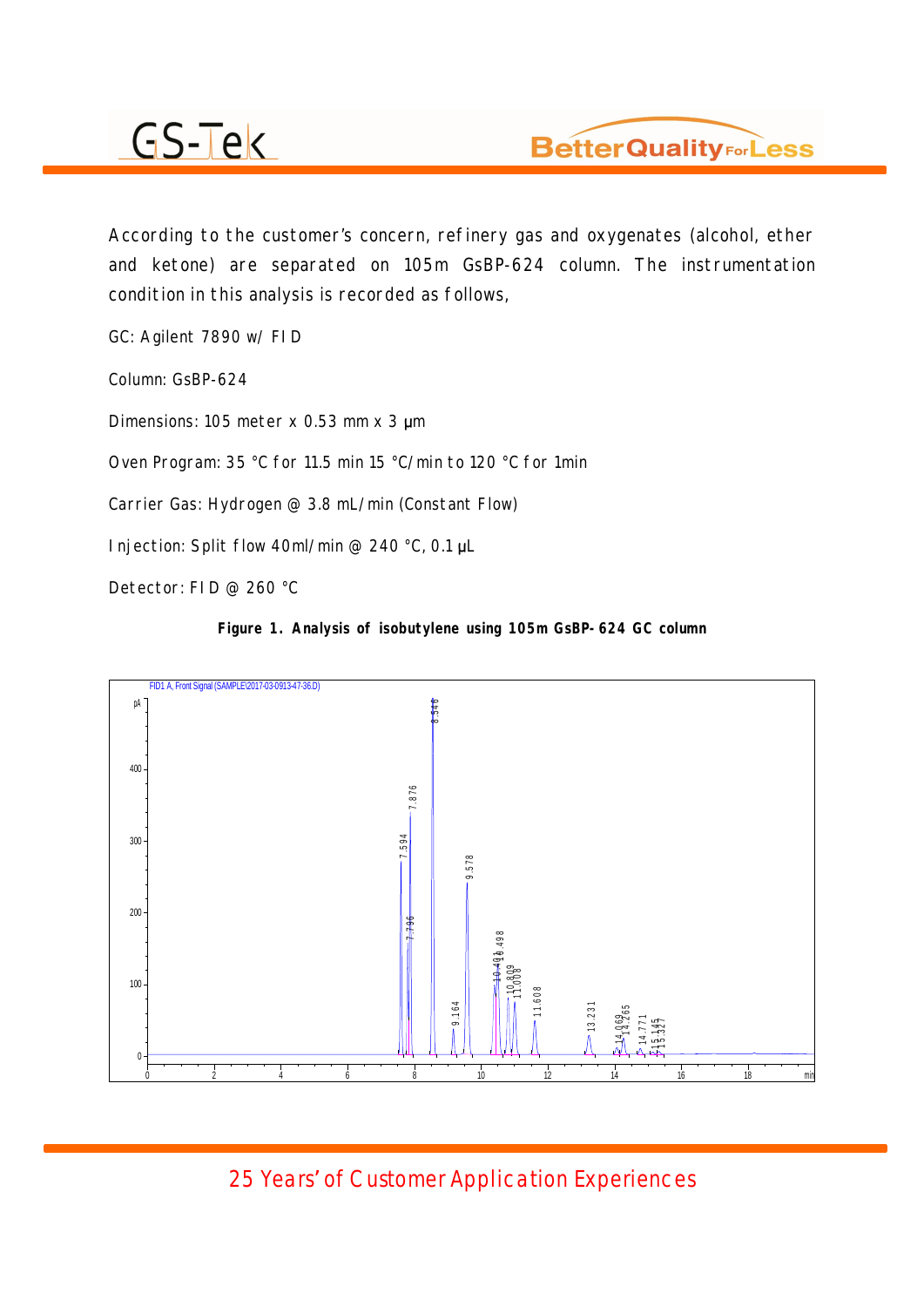

| Peak#            | Compound              | <b>Retention Time</b> | Resolution |
|------------------|-----------------------|-----------------------|------------|
| $\mathbf{1}$     | Methane               | 7.594                 |            |
| $\overline{2}$   | Ethylene              | 7.796                 |            |
| $\overline{3}$   | Ethane                | 7.876                 | 1.85       |
| $\overline{4}$   | Propane/propylene     | 8.546                 |            |
| 5                | Propadiene            | 9.164                 |            |
| $\boldsymbol{6}$ | I sobutane            | 9.578                 |            |
| $\overline{7}$   | Butene-1/I sobutylene | 10.401                |            |
| 8                | n-Butane              | 10.498                | 1.19       |
| 9                | 1,3-Butadiene         | 10.809                | 3.78       |
| 10               | trans-2-Butene        | 11.008                | 2.48       |
| 11               | cis-2-Butene          | 11.608                |            |
| 12               | I sopentane           | 13.231                |            |
| 13               | Pentene-1             | 14.069                |            |
| 14               | Pentane               | 14.265                | 2.37       |
| 15               | trans-2-Pentene       | 14.771                |            |
| 16               | 2-methyl-2-butene     | 15.145                |            |
| 27               | cis-2-Pentene         | 15.327                | 2.41       |

#### **Table 1. Peak identification of analysis in Figure 1**